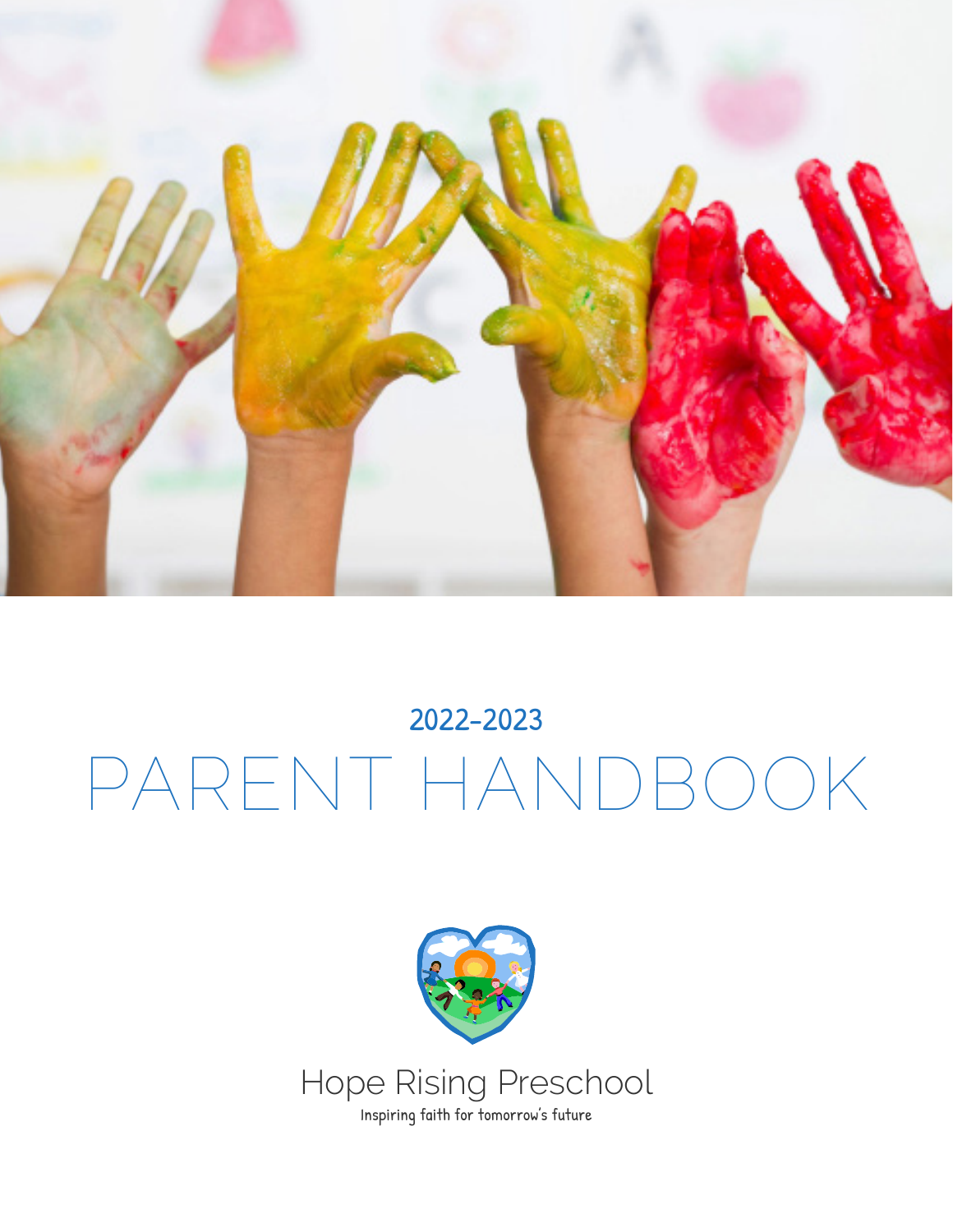

# Hope Rising Preschool at New Hope Christian Church

# (214) 762-4057

#### hoperisingpreschool.com

facebook.com/hoperisingpreschool

CHARLOTTE NEUMEYER Owner/Operator

PHYSICAL ADDRESS 1100 W. Brown St., Wylie, Texas 75098

MAILING ADDRESS P.O. Box 118, Wylie, Texas 75098

OFFICE HOURS Monday - Friday 9am - 2pm

Hope Rising Preschool is owned and operated by the Director, Charlotte Neumeyer. New Hope Christian Church is not responsible for injuries sustained by any child while participating in the program.

Hope Rising Preschool is a non-tobacco facility. Please refrain from smoking on the church grounds, parking lots, sidewalk or anywhere inside the facility. This is required by the State of Texas.

Hope Rising Preschool is a gang-free zone. Under the Texas Penal Code, any area within 1000 feet of a child-care center is a Gang-Free Zone, where criminal offences related to organized criminal activity are subject to harsher penalty.

Hope Rising Preschool is a non-open carry handgun facility. Pursuant to Section 30.07, penal code (trespass by license holder with an openly carried handgun), a person licensed under Sub Chapter H, Chapter 411, G Code (handgun licensing law), may not enter this property with a handgun that is carried openly.

#### CHILDCARE LICENSING

The Texas Department of Family and Protective Services local licensing phone number is 469-229-6900 and the website is [dfps.state.tx.us](http://www.dfps.state.tx.us/) for access to the licensing minimum standards. Hope Rising's current state visit summary is available for review in the director's office or on the PRS website.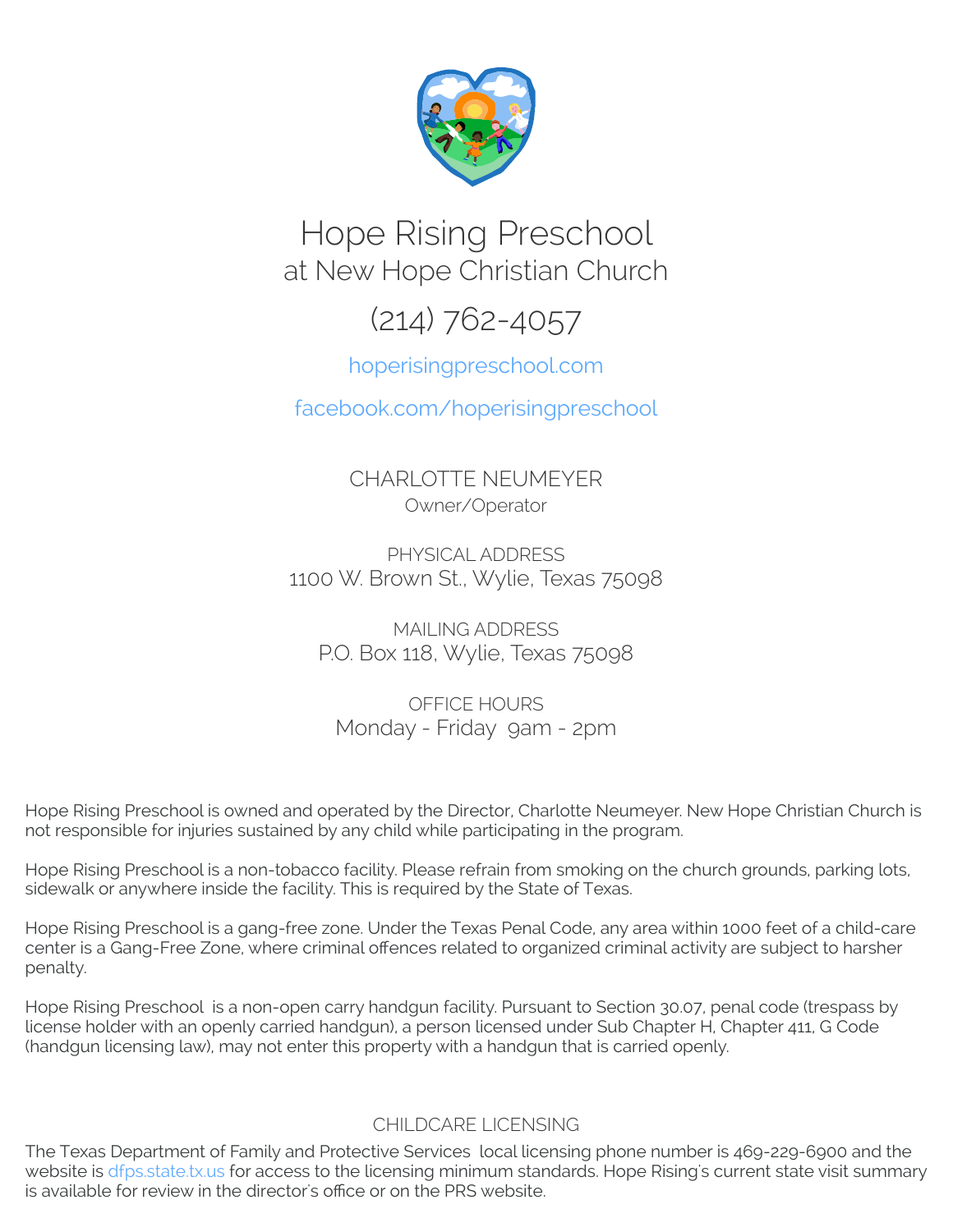# TABLE OF CONTENTS

| Admission requirements & enrollment             | 4        |
|-------------------------------------------------|----------|
| Information changes                             | 4        |
| Tuition, fees, and payments                     | 4        |
| Days of operation                               | 5        |
| Sign-in & sign-out                              | 6        |
| Food & essentials                               | 6        |
| Toilet training & clothing                      | 6        |
| Rest time                                       | 7        |
| Toys                                            | 7        |
| Communication                                   | 7        |
| Behavior, discipline & guidance                 | 7        |
| <b>Biting</b>                                   | 8        |
| Lice                                            | 8        |
| Health & medication                             | 8        |
| Medical emergency plan                          | 9        |
| Allergies                                       | $\Theta$ |
| Epi pen policy                                  | $\Theta$ |
| Medical restrictions                            | 10       |
| Medication policy                               | 10       |
| Breastfeeding                                   | 10       |
| Immunizations                                   | 10       |
| Vaccine exemption                               | 10       |
| <b>COVID</b>                                    | 10       |
| Child abuse                                     | 11       |
| Physical abuse                                  | 11       |
| Neglect                                         | 12       |
| Sexual abuse                                    | 12       |
| Emotional abus                                  | 12       |
| Reporting of suspected child abuse              | 13       |
| Parent involvement & our risk reduction program | 13       |
| Accidents                                       | 13       |
| Emergency preparedness plan                     | 14       |
| Lockdown                                        | 14       |
| Tornado/fire/disaster                           | 14       |
| Power outage                                    | 14       |
| Grievance procedure                             | 15       |
| Director concerns                               | 15       |
| Religious education                             | 15       |
| Teacher in-service                              | 15       |
| Revision of policies                            |          |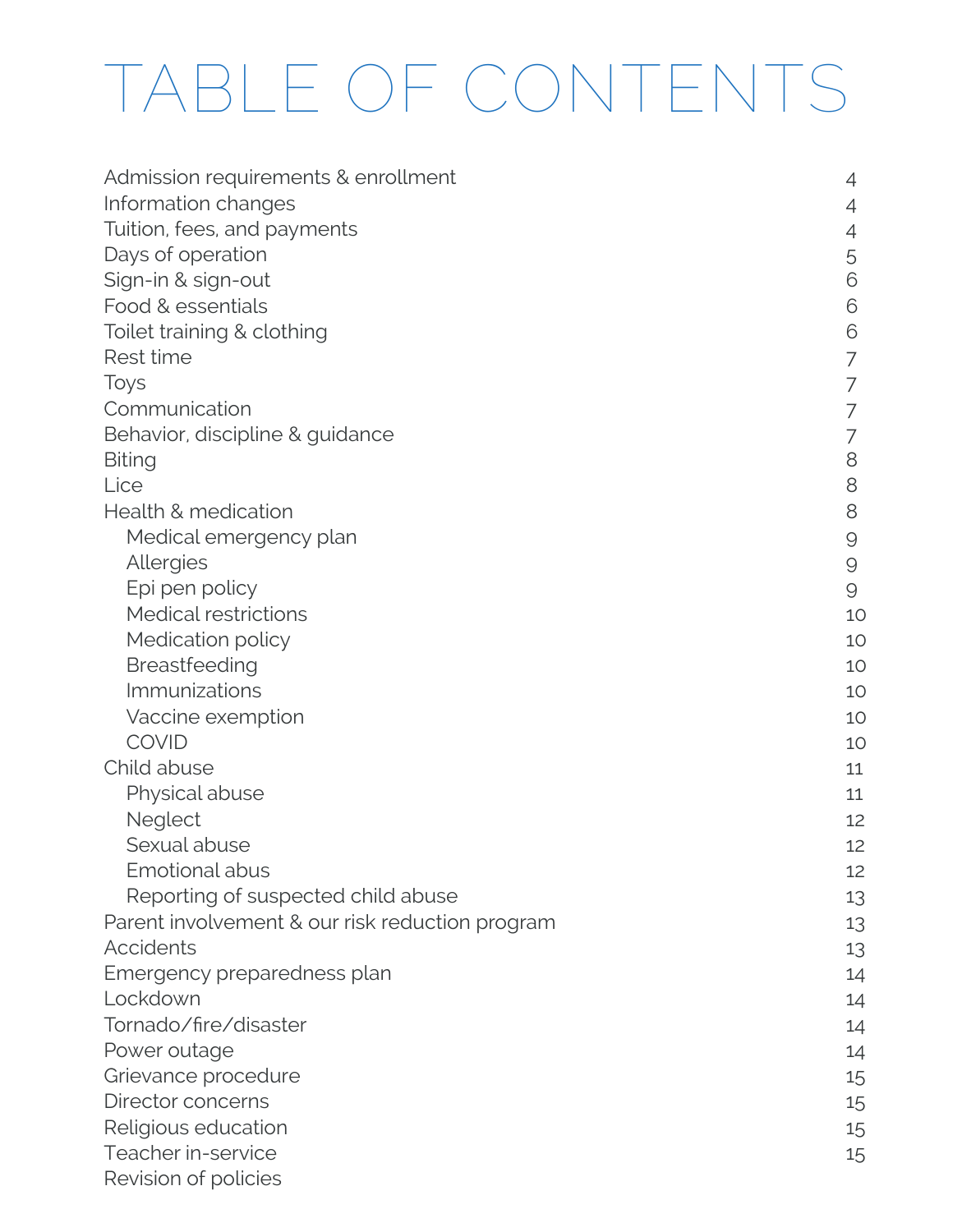## ADMISSION REQUIREMENTS & ENROLLMENT

Hope Rising Preschool is licensed by the Texas Department of Family and Protective Services. To attend this program, the following requirements must be met, *without exception*:

- Enrollment forms must be completed and signed by the parent and physician *prior to the date of admission*.
	- Registration form
	- Emergency contact form
	- Student pick up list
	- Doctor's statement *(Please have doctors use a stamp or other form of verification of authenticity. If we question the validity of the statement, we will ask for a new form to replace the one in question.)*
	- Current immunization records
	- Vision and hearing screening for 4 year old students
- A current immunization record and doctor's statement must be attached to the enrollment form for each child, along with a hearing and vision screening for children entering a 4 or 5-year-old class.
- Hope Rising Preschool follows the WISD age requirements for classes. **The child must be class age on or before September 1, 2022**. Children will be placed in the age appropriate class that falls within our calendar year, and we reserve the right to deny enrollment in the program and to child placement in the classrooms.
- Any changes to your child's enrollment paperwork will need to be initialed by the parent or guardian.

Students who do not have required or completed records/forms will be denied admittance until those forms are completed. Hope Rising has the right to remove a child from a class if fees are not paid by the date required. Hope Rising will notify parents through written notice, in person and through emails of any changes in this process.

## INFORMATION CHANGES

It is important to keep your contact information up-to-date. Please contact the preschool office by phone, written notice through your child's folder, or email hoperisingpreschool@gmail.com with changes.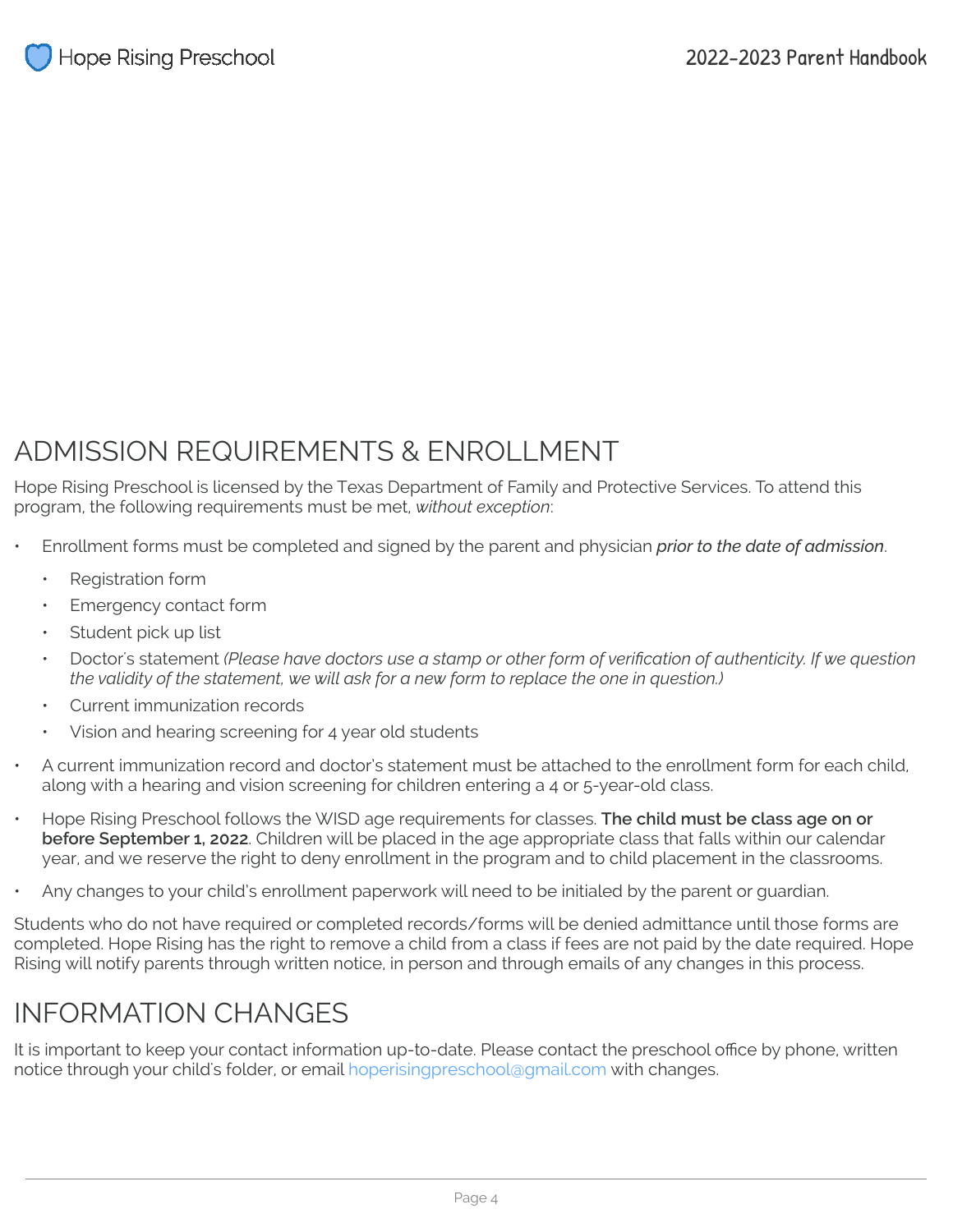# TUITION, FEES, AND PAYMENTS

**Please see the Financial Agreement** for the current tuition, fees and payment details.

## DAYS OF OPERATION

**Monday through Friday, 8:00 am to 2:00 pm** 

**Dropoff time is from 8:45 am to 9:00 am** 

**Preschool hours are from 9:00 am to 1:45 pm**

**Pick up time is from 1:45 pm to 2:00 pm**

**AM Extended care is from 8:00 am to 9:00 am**

#### **AM/PM Extended care is from 8:00 am to 9:00 am + 2 pm to 4:45 pm**

The doors will open for early drop-off at 8:00 a.m. Drop off for preschool hours begins at 8:45 am and dismissal begins at 1:45 pm. Please be considerate of the teachers and students by bringing your child on time. Extra fees apply for extended care hours. (Please see financial agreement.) In the event of a Wylie ISD early dismissal due to bad weather, Hope Rising will dismiss one hour prior to Wylie ISD.

In the event of a WISD late opening due to bad weather, Hope Rising will not hold classes for that day. Hope Rising will not observe WISD Bad Weather Make-up Days. When hazardous weather conditions exist, parents are asked to tune into one of the local radio or television stations for official school closing announcements.

## SIGN-IN & SIGN-OUT

The safety of your child is paramount to our school. Therefore, we follow strict guidelines that are required by the State of Texas to ensure their safety. When a child is being picked up by someone other than the parent, these steps will be taken to protect your child:

- An emergency information/registration sheet is to be filled out upon registration, indicating whom you have authorized to pick up your child. These forms are kept in the office and a copy is given to your child's teacher.
- The person picking up your child will be required to show his/her driver's license. Children will only be released when the driver license information matches the emergency contact form.
- If you will be routinely carpooling or having someone other than the parent picking up your child, you will need to let the Director or teacher know by phone call or in writing that morning. A note with a parents signature stating who will be picking up their child, the relation to the child and the date of pick up can be given to the teacher prior to or on the morning of this change. Children will be released ONLY when the information matches (Emergency information sheet and driver license.) A phone call is all that is necessary to add a person to your child's emergency form.
- The doors open promptly at 1:45 pm for dismissal.

## FOOD & ESSENTIALS

All children must bring a full-size backpack with the child's name clearly written on it. The backpack should be able to hold a lunch box, spill proof water bottle filled with water only, a change of clothing in a gallon Ziploc bag, a coat, a receiving size blanket, diapers/pull-ups (if necessary), wipes, artwork, and a folder.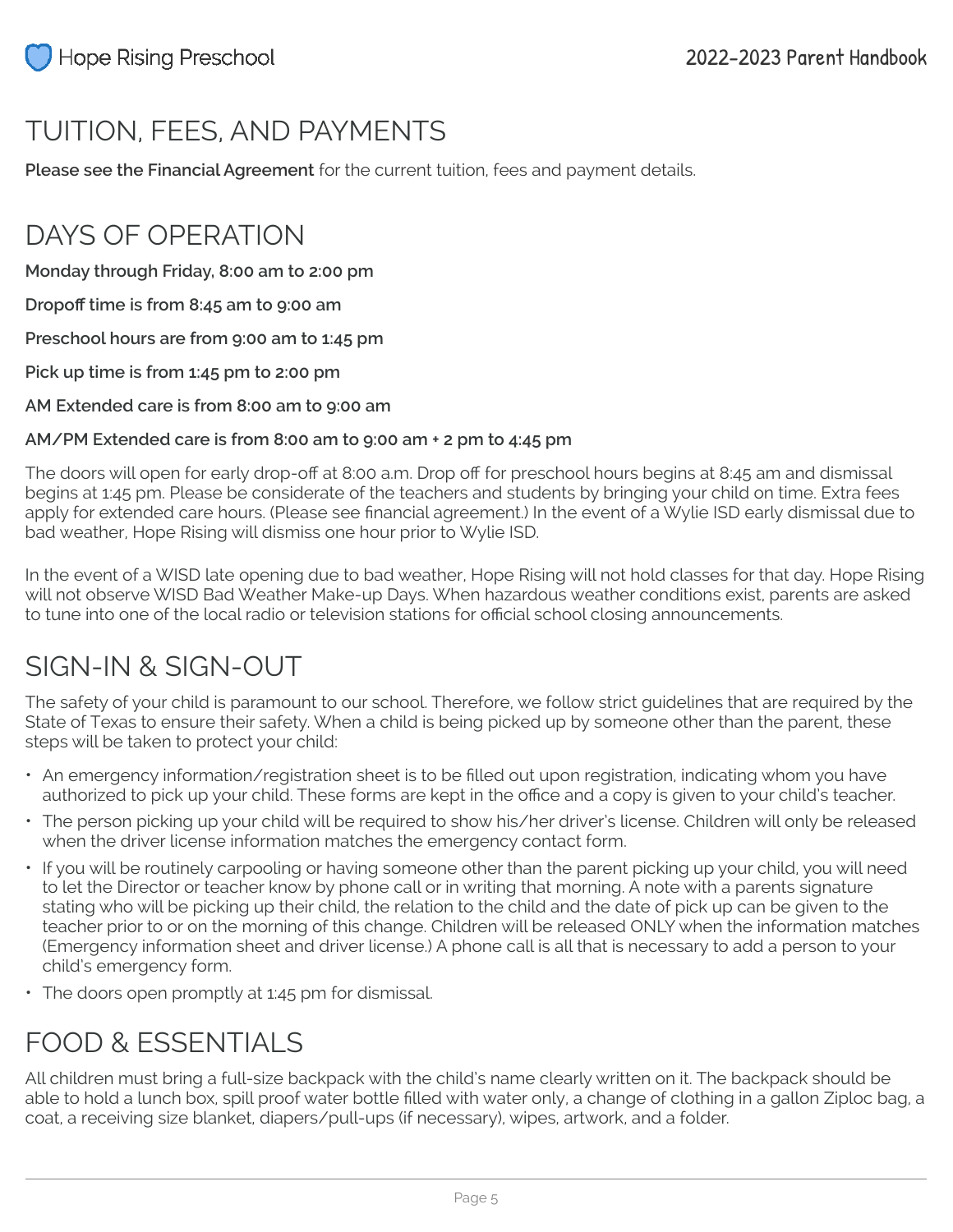#### **Hope Rising Preschool**

- Hope Rising provides a morning snack for all children Please notify the teacher of any food allergies in addition to listing food allergies on the registration form.
- Each child should bring a nutritious lunch. Nutritious lunch foods might include a sandwich consisting of meat and cheese or peanut butter, bite size fruit and /or bite size vegetables, and fruit juice, water or milk. NO CANDY! H.R. is not responsible for the nutritional content of your child's lunch. Include a drink box or thermos.
- Do not send any food requiring heating and always include an ice pack, as necessary.
- Please keep in mind when packing your child's lunch that the teachers have to assist many students in setting up lunches; therefore, do not send something that will take excessive preparation.
- All lunch contents are to be disposable. For example, plastic forks and spoons.
- Hope Rising allows special treats from home for holidays or birthdays. Please notify the teacher in advance.
- Parents may send cookies, cupcakes, drinks, etc. for a class treat for birthdays. There will be no "birthday parties" held in classrooms.

Each parent is responsible for applying sunscreen and bug repellant to their child before each class day. Hope Rising will not keep sunscreen or bug repellant at the center due to allergies.

# TOILET TRAINING & CLOTHING

- Any children in the 2-year-old classes that are not potty trained should be brought to school in disposable diapers or side Velcro pull-ups. Parents need to provide a weekly supply of diapers or pull-ups, and will be notified as the supply gets low.
- Children should wear washable play clothes, free from complicated fastenings.
- Dress your child in seasonally and outdoor appropriate clothing.
- Seasonal appropriate change of clothing inside a gallon size Ziploc bag should be included in your child's backpack, labeled with the child's name for all ages.

## REST TIME

- Each child in the 18-month classroom through the younger 3's classroom will have a daily rest period.
- Each child is required to have a thin, tri-fold vinyl rest mat. The preschool will provide these for the children although you may bring your own rest mat. One small receiving size blanket is optional. No pillows will be allowed.

# TOYS

- Toys should not be brought to school except on special days when the teachers request Show-N-Share items.
- Hope Rising is not responsible for personal items lost or stolen from the classroom. Please put your child's name on all belongings.

## COMMUNICATION

Communication between parents, teachers and the Hope Rising Preschool office is vital to the success of your child's school experience and our program.

- Daily class schedules are posted inside each classroom.
- Each child will be provided with a folder, containing classroom calendars, take home notes detailing class and preschool activities and any completed work.
- Please remember to send the folder each day in your child's backpack.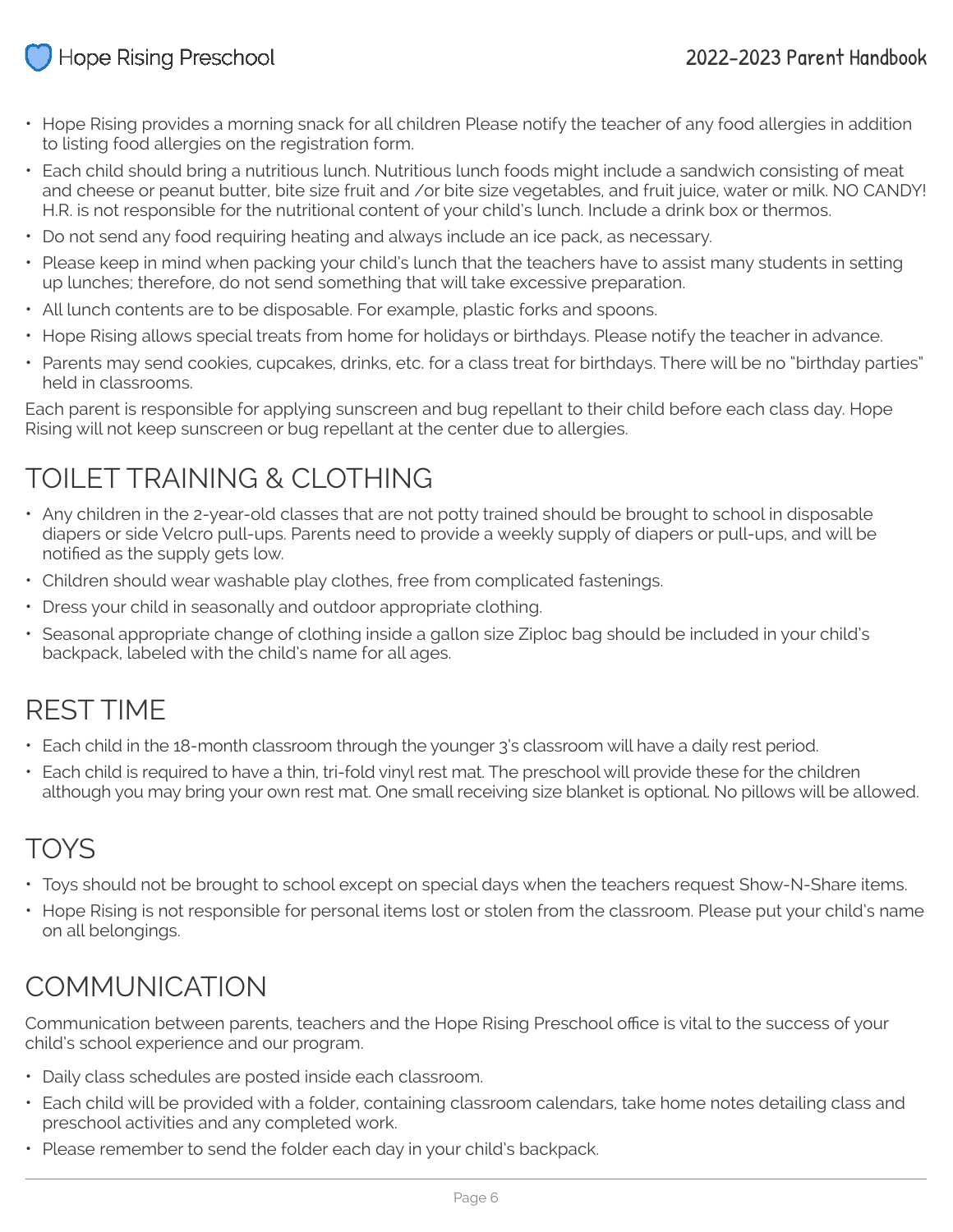#### **Hope Rising Preschool**

- The Director will communicate to parents through letters sent home in child's folder, emails and verbally.
- Parents may visit Hope Rising at any time during our hours of operation to observe their children, our program activities, the building, the premises, and the equipment without prior approval.

# BEHAVIOR, DISCIPLINE & GUIDANCE

There will be no harsh, cruel, or unusual treatment of any child. The following types of discipline are prohibited:

- Corporal punishment or threats of corporal punishment.
- Punishment associated with food, naps, or toilet training.
- Pinching, shaking or biting a child.
- Hitting a child with a hand or instrument.
- Putting anything in or on a child's mouth.
- Humiliating, ridiculing, rejecting or yelling at a child.
- Subjecting a child to harsh, abusive or profane language.
- Placing a child in a locked or dark room, bathroom or closet with the door closed.
- Requiring a child to remain silent or inactive for an inappropriately long period of time for the child's age.

Hope Rising Preschool will use only positive methods of discipline and guidance that encourages self-esteem, self-control and self-direction, which include at least the following:

- Using praise and encouragement of good behavior instead of focusing only upon unacceptable behavior.
- Reminding a child of behavior expectations daily by using clear, positive statements.
- Using brief supervised separation of time-out from the group, when appropriate for the child's age and development, which is limited to no more than one minute per year of the child's age.

Discipline will be individualized and consistent for each child, appropriate to the child's level of understanding, and directed toward teaching the child acceptable behavior and self-control. Discipline procedure is as follows:

- Verbal warning/Redirection
- Removal from the group (time-out)
- Removal from the room to the Director's office
- Continued discipline problems will result in a conference with parents
- In case of violent behavior (biting, hitting or scratching), the child will be taken to the Director, and the parents will be called
- If the situation doesn't improve, the child will be asked to leave the program (length of time to be determined by the Director) If there is an ongoing behavior concern, classroom teachers, director, and parent will be in communication and discuss strategies to promote appropriate behavior and develop a plan for change. If the behavior concern continues after the implementation of the plan, the teachers, director, and parents will then decide on what is the best for the child and their success. If a parent chooses to leave the program, we recognize and understand that Hope Rising may not be equipped to deal with all circumstances underlying certain behavioral issues.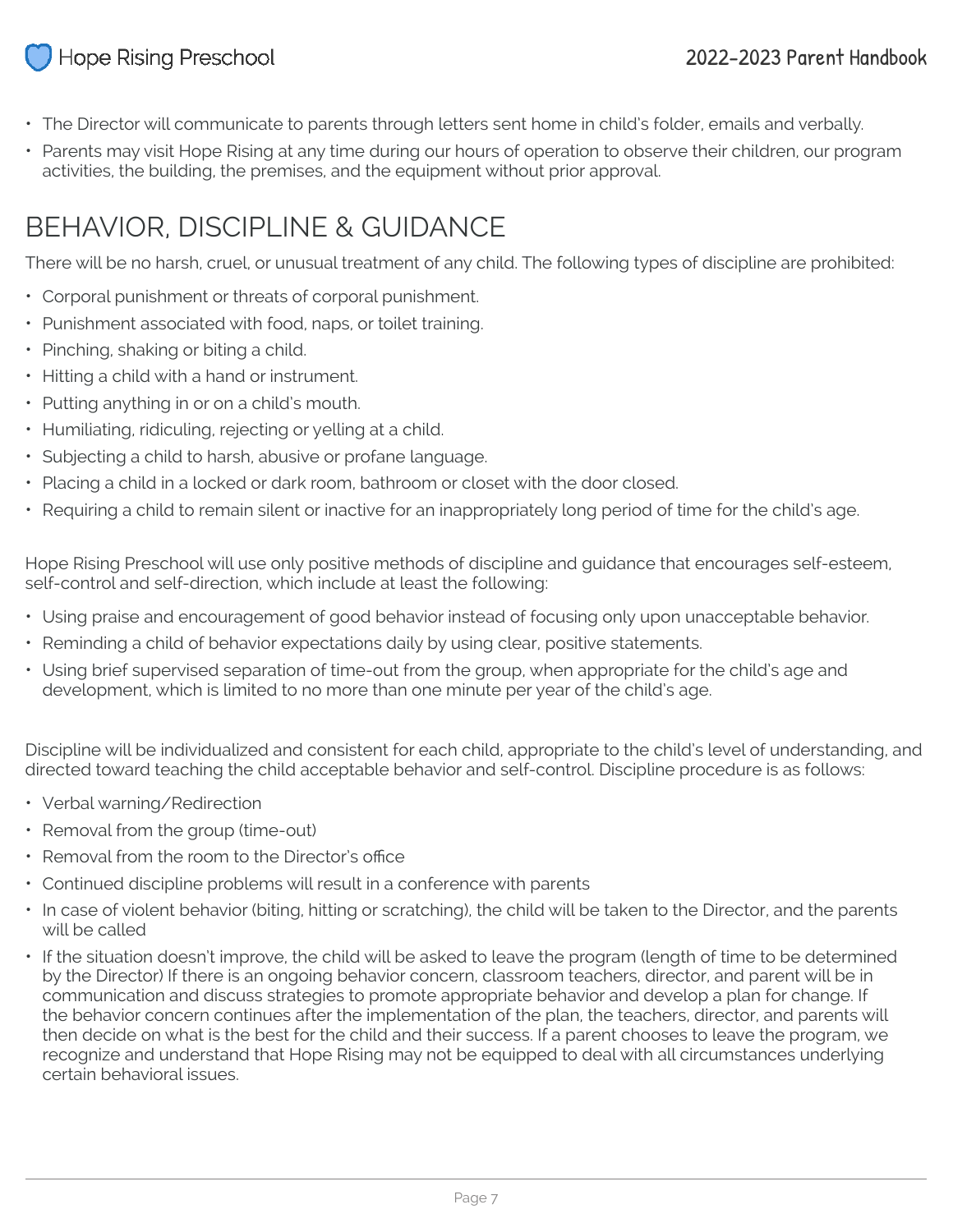## BITING

Biting is very serious and is unacceptable. If your child bites, Hope Rising will work with you to develop a plan to correct the problem. However, if the problem is aggressive, breaks skin, does not lessen within a reasonable amount of time or diverts an inordinate amount of staff time away from other children and program implementation, Hope Rising Preschool will review the situation and plan for an alternate modification for your child's care. Unresolved biting may indicate that suspension from the program is a consideration for the safety of other children.

# LICE

At Hope Rising, a child will be sent home from school if live lice or nits are found in their hair. They will be allowed to return to school after one medicated treatment has been given or they bring a note from a physician saying they have been cleared to return to school. Hope Rising has established a NO NIT policy for the best interest of the other children attending the same classroom.

A child who has repeatedly returned to school with live lice will be asked, after the third episode to remain home for a period of two weeks. The period of time allows the parents to continue to treat their child's scalp and eliminate all evidence of eggs. The child will be admitted back into their classroom after two weeks with evidence of no live/nits found at arrival time. Each student at Hope Rising Preschool is subject to suspension or dismissal from preschool for the willful violation of policies and procedures by the child or parent, as set out by Hope Rising Preschool, and the Texas Department of Family and Protective Services.

# HEALTH & MEDICATION

Please notify the Hope Rising office if your child has been exposed to or contracted a communicable disease such as pink eye or strep throat. If staff screening at the door during drop off detects a fever or illness, parents will be asked to take students home. All attempts will be made to comply with the CDC guidelines regarding Covid.

If signs of approaching illness are discovered at school, parents will be contacted to pick up their child immediately while the child waits in the school office. Hope Rising will fill out an illness form and notify child care licensing and the health department if child is diagnosed with communicable diseases as defined by the Texas Department of Health. It is also at the discretion of the director to request a medical release form to be completed by the child's physician and returned to the office prior to the child being readmitted to class.

If a child is ill, he/she must be kept at home. Children should not return to school with signs of illness, such as fever, difficult or rapid breathing, draining wound, rash, vomiting, diarrhea, bad cough, sore throat, excessive nasal discharge, green or yellow nasal discharge, chicken pox, conjunctivitis or other eye discharge (all eye infections are contagious–the child must be on medication for 24 hours before returning to school), or any skin infections (boils, ringworm, impetigo, thrush, hand-foot-and-mouth disease). Let us respect all health needs of all children enrolled in our preschool. A child must be fever free without medication for at least 24 hours before returning to class! If your child has been sent home from school with fever or other illness, a doctors note is required to return.

If your child has a medical condition that needs medication, the Director or Assistant will administer the medication only with a signed permission note from the parent (available in the office). We do ask that all antibiotics or other prescribed medications be given to your child before coming to school. Please do not put medications, including sunscreen, bug spray, or diaper cream, in students' backpacks. ALL medications, ointments, and creams need to be checked into the Hope Rising office.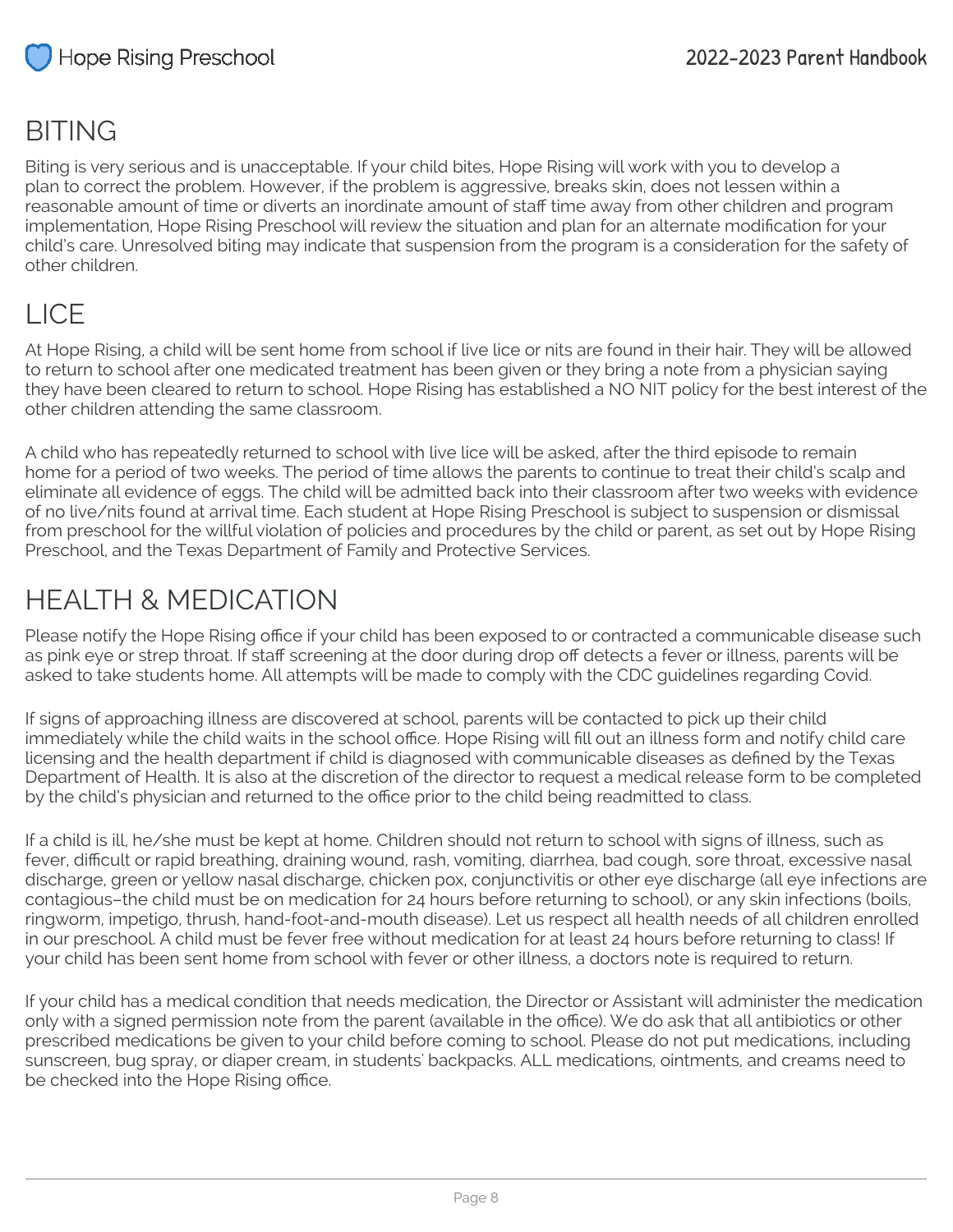Any medications brought by the parent for their child must:

- Be in the original container
- Be labeled with the child's name
- Be labeled with the date, if a prescription medication
- Include directions for administration
- Include name of physician, if a prescription medication Upon enrollment, a notarized release form for emergency treatment must be on file with the office. It is to your child's benefit that you keep the director current with telephone numbers, emergency contacts and other pertinent information. If none of your emergency contacts can be reached, the parent agrees to give the director the authority to seek emergency care. In the event of a medical emergency, Wylie EMS will be summoned. If they deem your child needs to be transported to a medical facility, the choice of the facility is up to the discretion of the Wylie EMS team responding to our call.

An emergency allergic reaction protocol form MUST be filled out with the registration packet. Hope Rising may find it necessary to modify the illness policies during COVID-19, flu, or other similar outbreaks.

#### MEDICAL EMERGENCY PLAN

In a serious or life-threatening emergency, the director or designated staff member will contact 911. Hope Rising will contact the parent to instruct them to either come to the Hope Rising office or the hospital. If a child is taken to the hospital via ambulance, a designated staff member will accompany the child to the hospital until parents arrive.

#### **ALLERGIES**

Hope Rising is a NOT a nut-free environment. This will be assessed at the beginning of the school year to determine if a class or the school needs to be nut-free. Nut items would include, but are not limited to, the following: Brazil nuts, almonds, cashews, pistachios, walnuts, peanuts, pecans, hazelnuts, coconut products, coconut milk, almond milk and any type of nut butter (including soy or sunflower, which has the appearance of nut butter).

If your child has severe reactions to insect bites, please provide Hope Rising with an EPI Pen labeled with your child's information on it, as well as an action plan administered by the prescribed physician.

#### EPI PEN POLICY

If your child requires an EPI Pen for severe allergies, please inform the office. An action plan/medicine/EPI Pens will be kept on file in the school office, and the action plan will also be posted in that child's classroom. For the safety of your child, an EPI Pen must be kept in the Hope Rising office when your child starts school.

#### MEDICAL RESTRICTIONS OF STUDENTS

It is the parent's responsibility to check with the director regarding any allergy or health limitation that could affect your child's classroom placement. This also applies to any changes that occur prior to or during the school year. Student's special health needs such as allergies or chronic illnesses (including, but not limited to, asthma, hearing or vision impairments, various allergies, feeding needs, neuromuscular conditions, seizures, diabetes, urinary or other ongoing health problems) must be properly disclosed and documented on required forms. Documentation will then be reviewed by the director. Regarding health issues, Hope Rising reserves the right to make the final determination regarding acceptance. This is to insure your child's needs are met in an appropriate way.

#### MEDICATION POLICY

Hope Rising's policy is to dispense medication to a child only in an extreme emergency. Only Hope Rising staff is permitted to administer medication to a child. Parents who have children with severe medical concerns should complete a Parent/Physician Request for Administration of Medication by School Personnel so emergency medication can be kept at school. Do not send any medication to school in your child's backpack! All sunscreen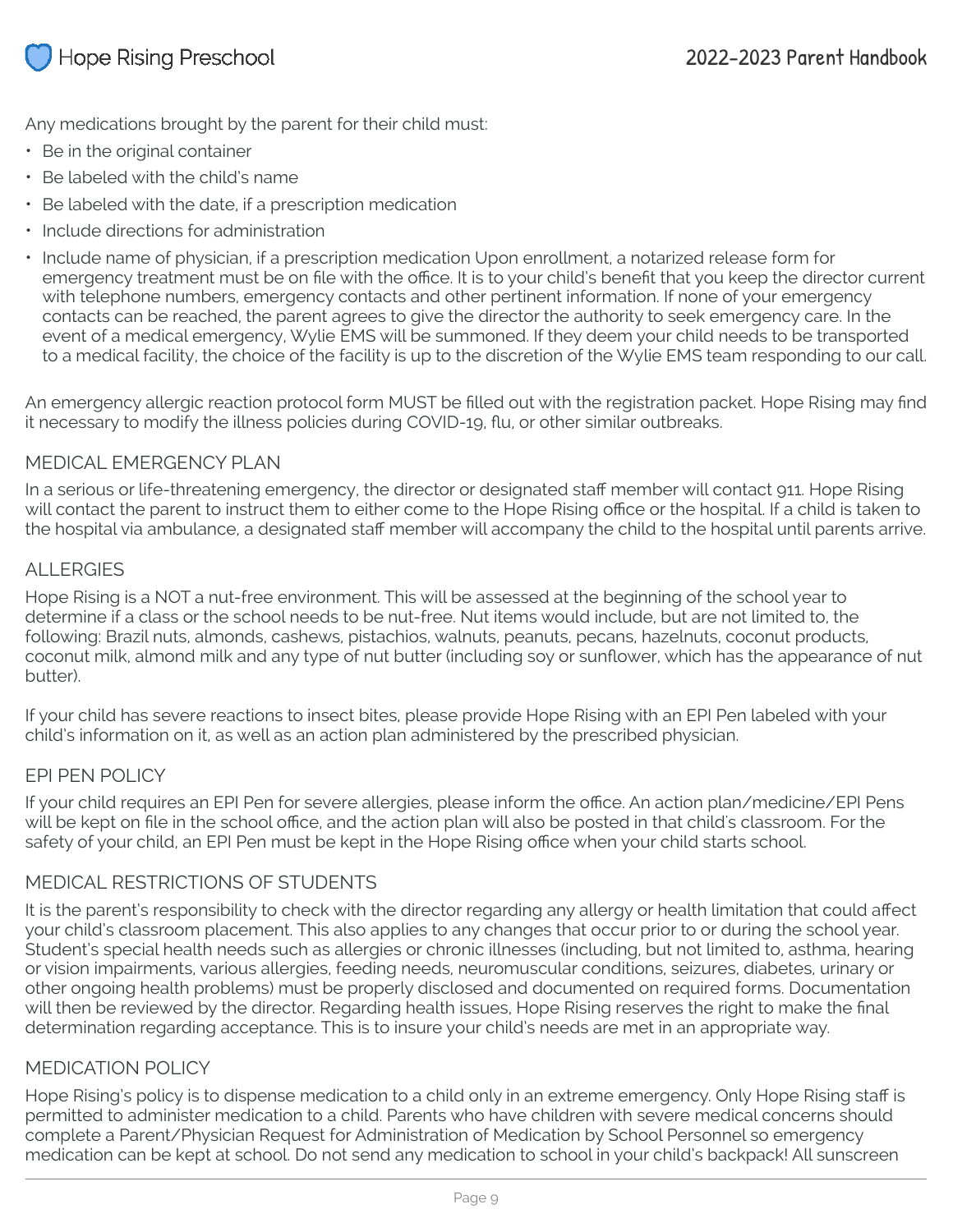

and bug spray need to be applied *before* the child comes to school. Teachers are not allowed to administer any kind of medication.

We require our Medication Policy Parent Permission Form to be filled out each time medication needs to be administered to your child.

#### BREASTFEEDING

Licensing recognizes breastfeeding as the best source of milk for infants. Due to this belief, we are required to inform nursing mothers that we have a nursing mother's room in the empty sanctuary.

#### IMMUNIZATIONS

All children are required to have a current immunization record signed by the child's physician and dated. Shot records also need to have the physicians address and name of facility on the shot record. The recommended immunization schedules for persons 0 to 18 years are approved by the Advisory Committee on Immunization Practices, the American Academy of Pediatrics [aap.org,](http://www.aap.org/) and the American Academy of Family Physicians [aafp.org](http://www.aafp.org/).

#### **See the current vaccine schedule for children up to 6 years. [cdc.gov](https://www.cdc.gov/vaccines/schedules/easy-to-read/child-easyread.html)**

- A polio and DTP Booster is required on or during the fourth year. We would really appreciate both boosters to be given at the beginning of the year.
- **An annual Hearing and Vision Screening** is required for all four and five year olds in the program. Documentation should be provided within 120 days of admission.

#### VACCINE EXEMPTION

"The State of Texas in law grants and acknowledges the right of parents to exempt their children from vaccination requirements for day care, school or college for reasons of conscience including a religious belief or for medical reasons."

The school will only accept official affidavit forms developed and issued by the Texas Dept. of State Health Services (DSHS,) Immunization Branch. These forms are valid for two years. According to the Texas Dept. of State Health Services: Online requests must be made through the web submission form posted at: [webds.dshs.state.tx.us/](http://webds.dshs.state.tx.us/immco/affidavit.shtm) [immco/affidavit.shtm](http://webds.dshs.state.tx.us/immco/affidavit.shtm)

Notice of Non-Discriminatory Policy: Hope Rising Preschool admits children of any race, color, national and ethnic origin to all the rights, privileges, programs and activities generally accorded or made available to participants in the program. Hope Rising does not discriminate of its educational, admissions or scholarship/loan programs. **Hope Rising does not have a preventable vaccination requirement for staff.**

#### COVID

We will not close a classroom due to Covid. If a child becomes ill at school with fever they will be sent home and a negative test will be needed to return to school. Students without symptoms are welcome to attend. We will keep you posted if your child has been exposed.

All attempts will be made to comply with the CDC guidelines regarding Covid. No adjustment, discount/prorated amounts for tuition will be made. If your child is ill with flu or cold-like symptoms PLEASE KEEP THEM HOME.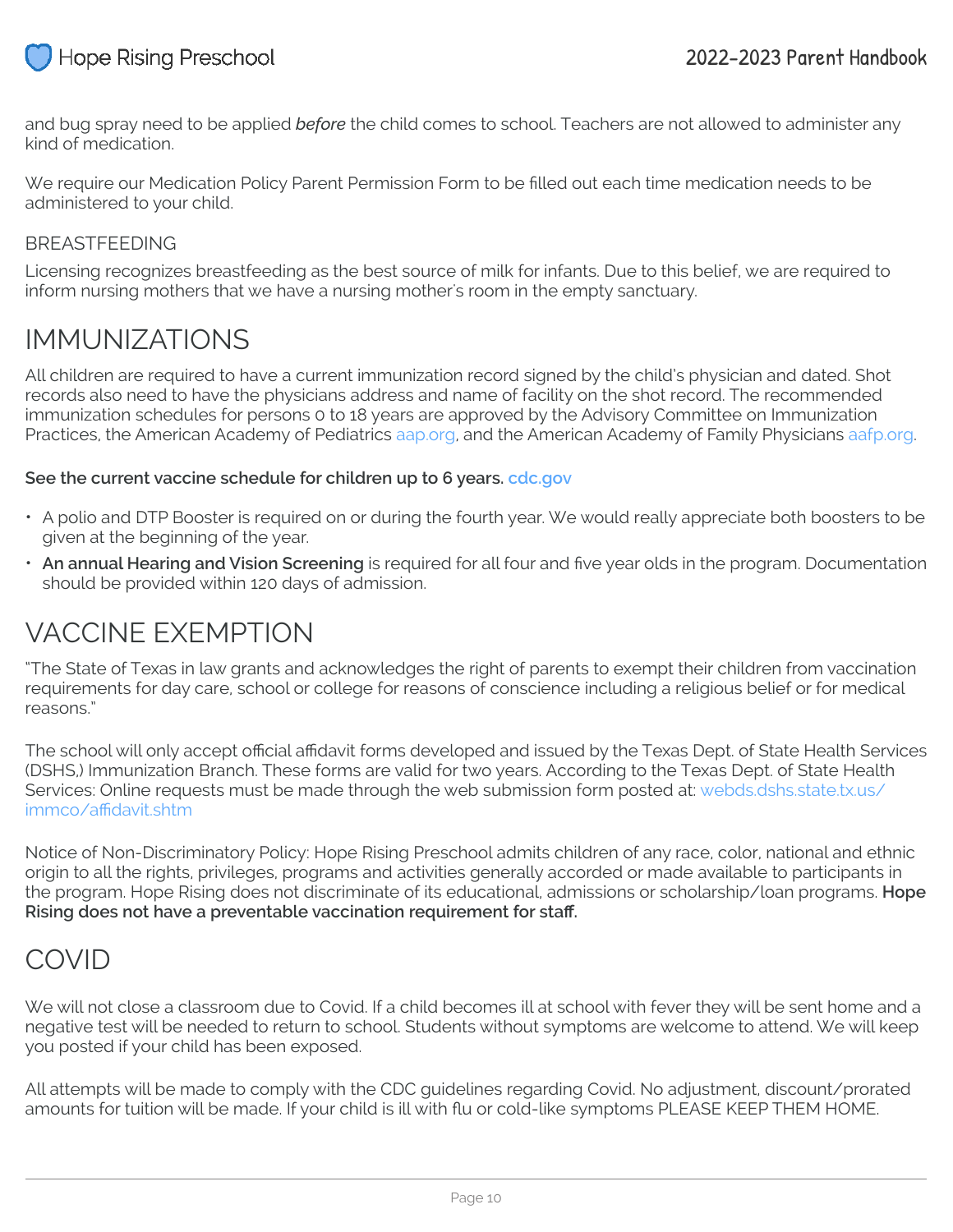## CHILD ABUSE

Mandated Reporting – As annually trained professionals in contact with young children and their families, we at Hope Rising Preschool are required by law to help the Department of Health Services become aware of children who may be abused or neglected. According to the law, public or private school teachers, educational administrators, guidance or family counselors; as well as day care/child care workers, are mandated reporters.

Thus, it is policy of Hope Rising Preschool to report any and all suspected cases of child abuse and/or neglect to DHS immediately by telephone and to follow up in writing within 24 hours the same information as reported by telephone. Our school will offer full cooperation of its staff during the investigation of the reported incident. **Child abuse hotline 1-800-252-5400**. Parents may contact the local licensing office at (800)582-6036 or by visiting the website at www.dfps.state.tx.us See Appendix A for more information on reporting suspected abuse and/or neglect.

#### PHYSICAL ABUSE

Physical abuse is physical injury that results in substantial harm to the child, or the genuine threat of substantial harm from physical injury to the child. The physical injury (ranging from minor bruises to severe fractures or death) can result from punching, beating, shaking, kicking, biting, throwing, stabbing, hitting, burning, choking, or otherwise harming a child. Such injury is considered abuse regardless of whether the caretaker intended to hurt the child or not.

Suspect Physical Abuse When You See:

- Frequent injuries such as bruises, cuts, black eyes, or burns without adequate explanations
- Frequent complaints of pain without obvious injury
- Burns or bruises in unusual patterns that may indicate the use of an instrument or human bite; cigarette burns on any part of the body
- Lack of reaction to pain
- Aggressive, disruptive, and destructive behavior
- Passive, withdrawn, and emotionless behavior
- Fear of going home or seeing parents
- Injuries that appear after a child has not been seen for several days
- Unreasonable clothing that may hide injuries to arms or legs

#### NEGI FCT

Neglect is failure to provide for a child's basic needs necessary to sustain the life or health of the child, excluding failure caused primarily by financial inability unless relief services have been offered and refused.

Suspect Neglect When You See:

- Obvious malnourishment
- Lack of personal cleanliness
- Torn or dirty clothing
- Stealing or begging for food
- Child unattended for long periods of time
- Frequent tardiness or absence from school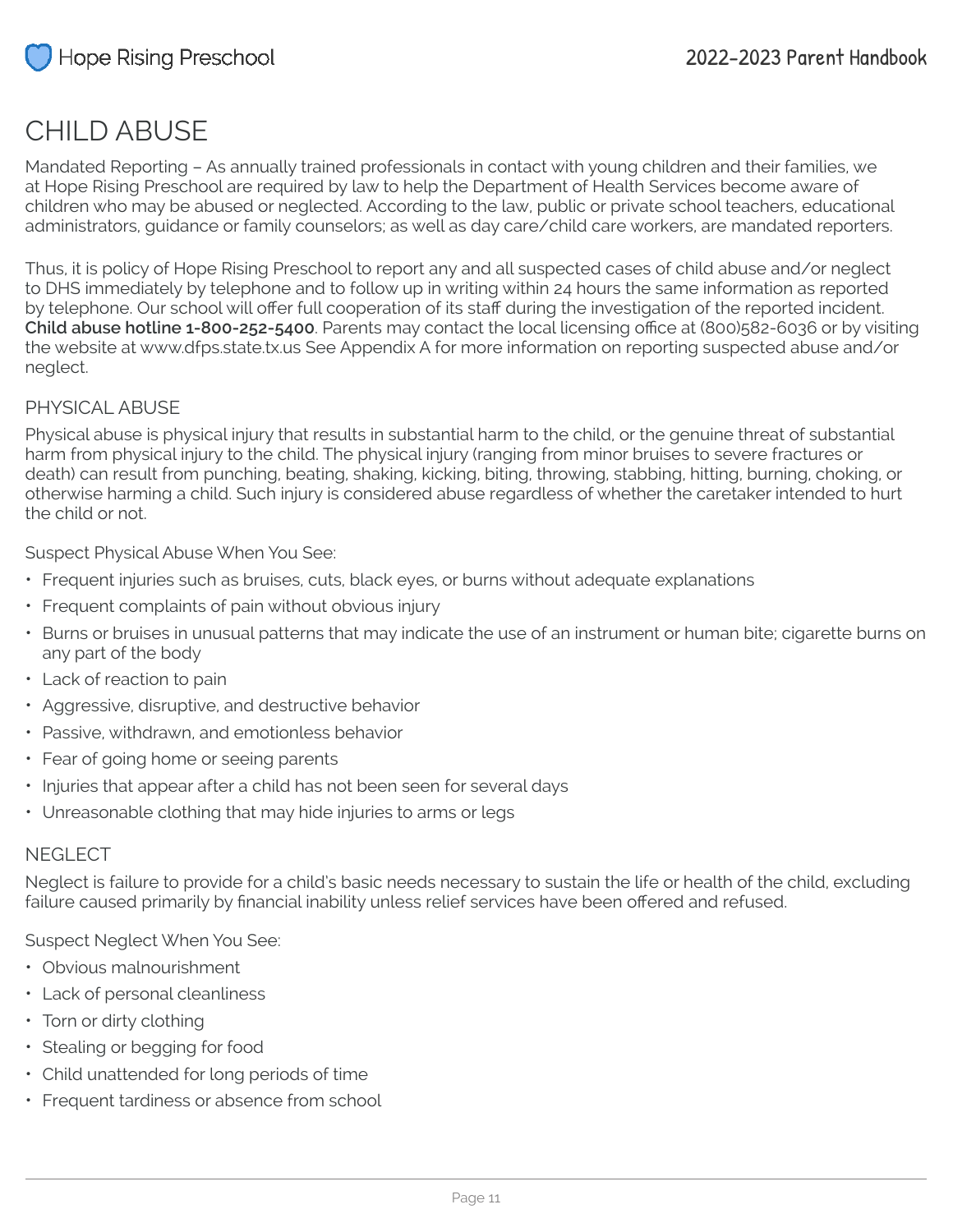

#### SEXUAL ABUSE

Sexual abuse includes fondling a child's genitals, penetration, incest, rape, sodomy, indecent exposure, and exploitation through prostitution or producing pornographic materials.

Suspect Sexual Abuse When You See:

- Physical signs of sexually transmitted diseases
- Evidence of injury to the genital area
- Difficulty in sitting or walking
- Extreme fear of being alone with adults of a certain sex
- Sexual comments, behaviors or play
- Knowledge of sexual relations beyond what is expected for a child's age
- Sexual victimization of other children

#### EMOTIONAL ABUSE

Emotional abuse is mental or emotional injury that results in an observable and material impairment in a child's growth, development or psychological functioning. It includes extreme forms of punishment such as confining a child in a dark closet, habitual scapegoating, belittling, and rejecting treatment for a child.

Suspect Emotional Abuse When You See:

- Over compliance
- Low self-esteem
- Severe depression, anxiety, or aggression
- Difficulty making friends or doing things with other children
- Lagging in physical, emotional, and intellectual development
- A caregiver who belittles the child, withholds love, and seems unconcerned about the child's problem.

# REPORTING OF SUSPECTED CHILD ABUSE

As child care professionals, the staff at Hope Rising is required by law to report any suspected abuse or neglect of a child to the Texas Department of Family & Protective Services. Our staff is required to receive a minimum of one hour of training each year on prevention, recognition and reporting child abuse. Any person having cause to believe a child's mental or physical health or welfare has been adversely affected by abuse or neglect is mandated by law to report such concerns to the Texas Department of Protective and Regulatory Services. For more information or to make a confidential report: Child Abuse Hotline: 1-800-252-5400 Additional resources may be found in our office. Hope Rising Preschool and New Hope Christian Church strive to be a "safe place" for all children and will remain strong advocates for every child in our care at all times.

# PARENT INVOLVEMENT & OUR RISK REDUCTION PROGRAM

Parents are very much valued and considered a vital part of Hope Rising Preschool. We welcome all parents to join in Hope Rising FUN! Hope Rising Preschool is committed to the safety, welfare, and protection of all children and youth participating in the activities and programs from abuse and harassment in any form: physical, mental or sexual. Programs such as these are a normal part of our school system. Teachers and volunteers are screened prior to working with children.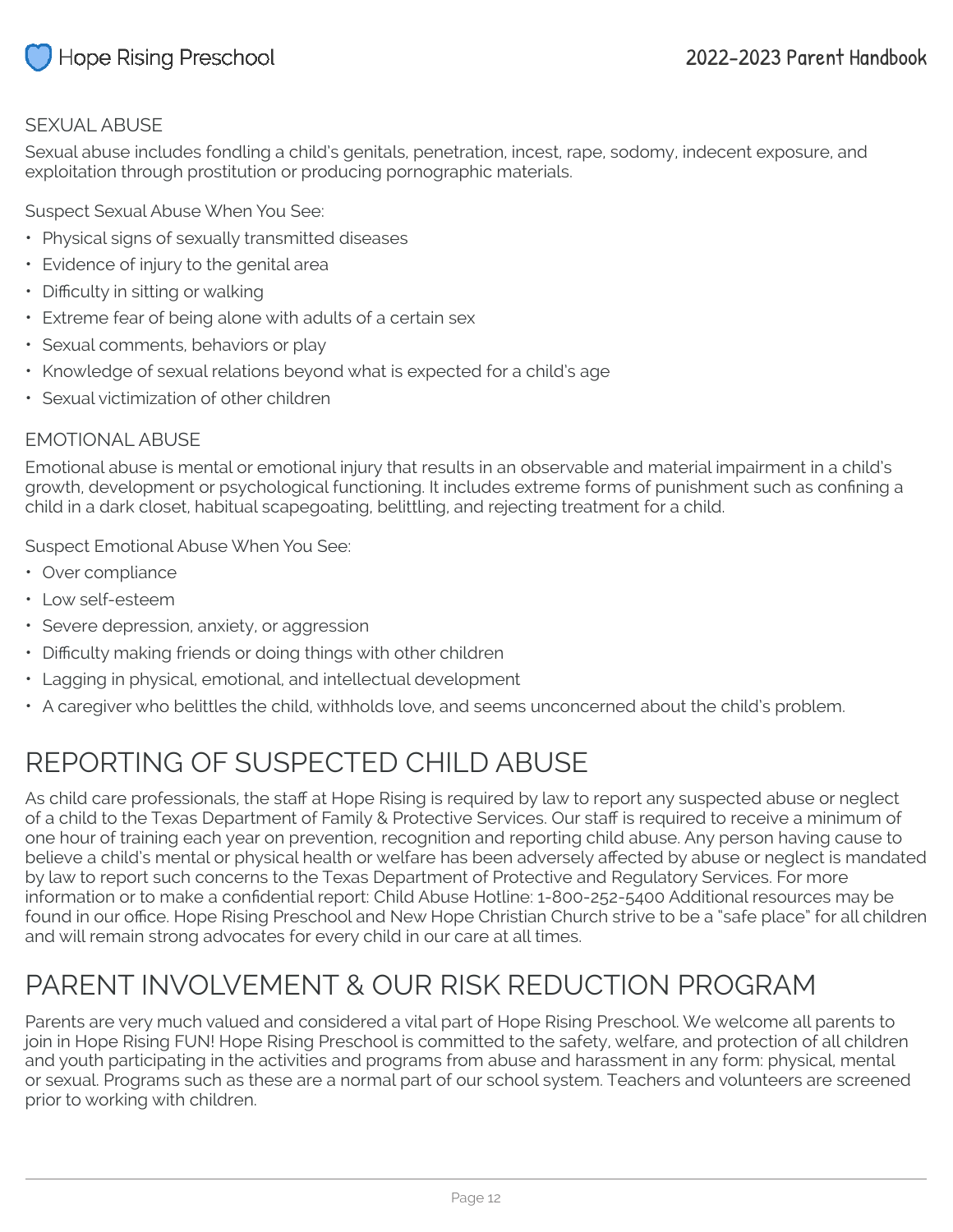

Hope Rising has initiated a program to reduce the risk and liability of child abuse. In order to minister to our children, all new volunteers who are paid or unpaid, who are regularly or frequently present at the child-care center but not counted OR are counted in the child/caregiver ratio, must comply with minimum standards that apply to employees and must:

- Complete the application form (found in the office)
- Have references checked
- Complete an interview process
- Volunteer for a criminal background check by the church and the Texas Department of Family and Protective Services (licensing board)
- Agree to adhere to the Code of Conduct and Policies and Procedures of the Program
- Submit to fingerprinting and pay the required fee which is mandated by the state. All screening will remain confidential and the final decision whether or not you, as an applicant, will be accepted to work with our children shall be based on information from the criminal background history, interview process and reference checks. Parents may visit Hope Rising Preschool at any time during the child-care center's hours of operation to observe their child, the child-care center's operation, and program activities by entering through the south doors of New Hope Christian Church. Please check in at the front office and sign in/out before you volunteer in your child's classroom.

## ACCIDENTS

The director or staff will render first aid to an injured child and then the director will determine if the parent should be contacted. All accidents at Hope Rising are required to be reported on an Accident/Illness Report form. This form is completed by the staff member who witnessed the incident. If a form has been completed on your child, the classroom teacher will review the form and ask for your signature at carpool pick-up. A copy of this form will be filed in your child's records in the Hope Rising office. A staff member will inform you at pickup time if any minor accidents, bumps or scrapes have occurred while your child was at Hope Rising. The staff member will make you aware of how the incident occurred, what first aid was rendered, and any notable visible signs.

## EMERGENCY PREPAREDNESS PLAN

Hope Rising will conduct monthly fire and four tornado and lockdown drills throughout the year. Our staff will be trained for each of these emergency situations. If the director finds it necessary for Hope Rising staff and students to evacuate the building and surrounding area due to a dangerous situation, all children will be transported to the emergency evacuation site within walking distance. In the event of relocation, children under 24 months or those with limited mobility will be transported by wagons or staff carrying them.

#### **Our remote evacuation site is Birmingham Elementary at 700 W. Brown St., Wylie, TX 75098**

When possible, signs will be posted instructing caregivers where to go. Teachers will make every effort to contact students' caregivers once everyone is safe and secure if displacement exceeds an hour. In case of prolonged evacuation from Birmingham Elementary, we will follow the Wylie ISD evacuation plan *(wylieisd.net/safety)*. If students need to be removed from Birmingham Elementary, evacuation will continue to the playground area behind their school.

## LOCK DOWN

In the event of a "lock down" by WISD or Wylie Police Department, Hope Rising will also lock down our facilities. Teachers will lock the classroom doors, cover the glass windows, and secure an area away from sight and entrances into classrooms. For the safety of your child, parents will be unable to pick their child up until the "all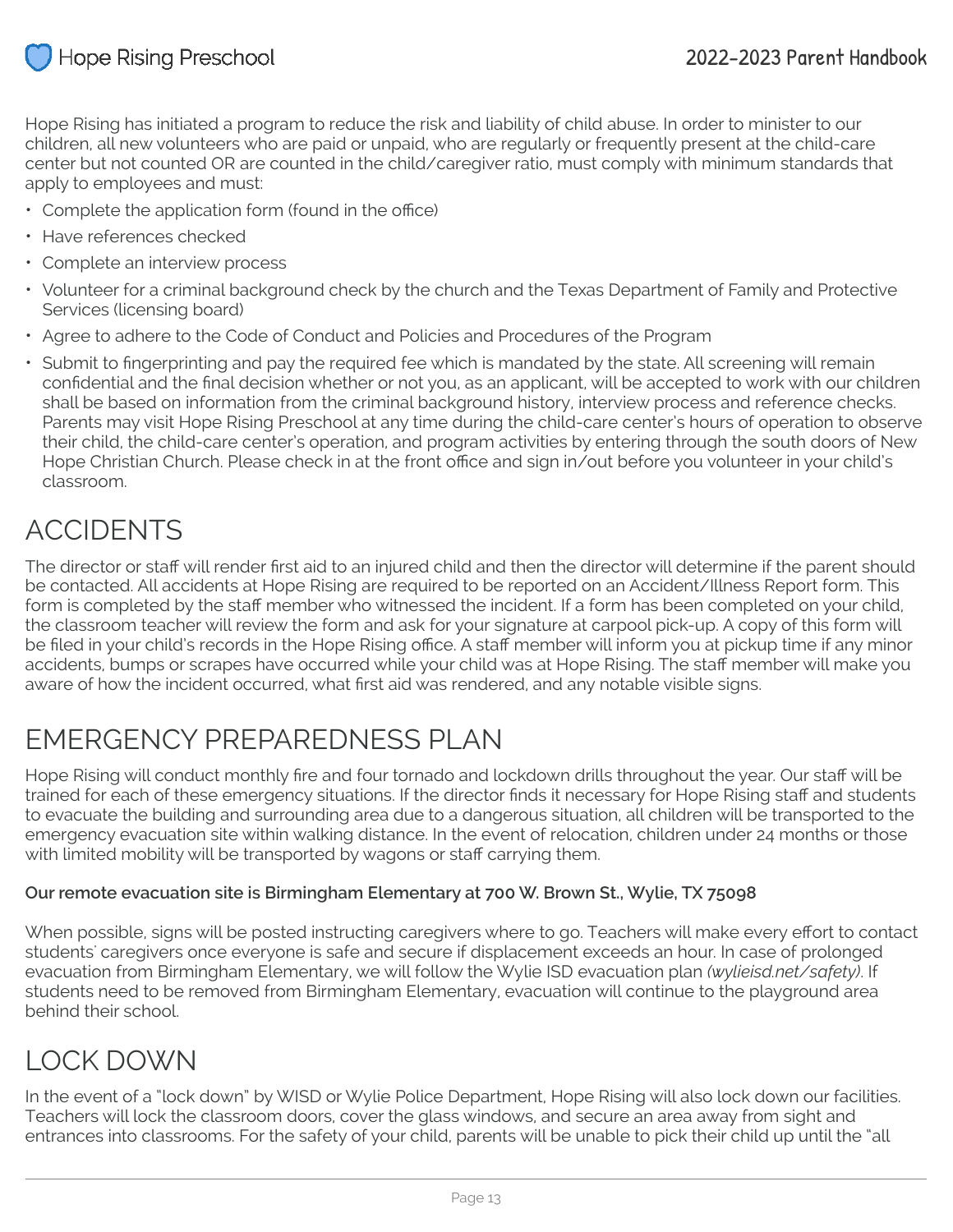

clear" is given by the Wylie Police Department. In case of lockdown, children will be quickly escorted to their classrooms, a closet space, or quickly taken outdoors to run with their teacher to safety. Run. Hide. Fight. 911 will immediately be called.

## TORNADO/FIRE/DISASTER

Posted in each classroom are Fire/Tornado procedures for each classroom to follow if a fire/tornado emergency should occur while the children are present. Fire drills will be conducted on a monthly basis. Teachers have been trained on getting the children out of the building as efficiently as possible and have an arranged meeting place. In case of fire, children will exit the building according to the exit plan and meet at the east side of the playground. 911 will be called along with all parents. The teachers will count children and have their attendance clipboard in hand.

Tornado drills are conducted seasonally. The purpose of these drills is to ensure the smoothness of the procedure and safety of each child. In case of disaster, such as a chemical odor or spill, the Wylie Police Department will be contacted to help assist us with transportation to a safety site. The location will be posted on the bulletin board in the Director's office. In case of emergency evacuation, the local fire and police department will be contacted immediately. With assistance from both departments, children will be transported to Birmingham Elementary School in case of inclement weather during evacuation.

In case of a fire, children will exit the building according to our exit plan and meet on the east side of the playground. Teachers will have attendance records in hand to account for all students.

To ensure a healthy and safe environment at HRP, when using, storing and disposing of hazardous materials we follow the manufacturer's recommendation. Cleaning supplies will be kept away from food. HRP will also follow the CDC precautions when handling blood, vomit and any other bodily fluid that may contain blood. HRP staff will use disposable, non-porous gloves, and place contaminated gloves in a tied, sealed, or closed plastic bag. Gloves will be discarded after one use. Hands will be washed immediately.

OSHA data sheets will be referenced if needed.

## POWER OUTAGE

In the event of an extended power outage during the Hope Rising day, our director may contact parents for immediate pick up.

## GRIEVANCE PROCEDURE

If for any reason, you feel that communication between you and Hope Rising staff has been broken, the following guidelines are available:

- Most misunderstandings can be corrected successfully at the level at which they exist. If you are not happy with a staff member, you are to attempt to solve your grievance with the staff member first.
- If a satisfactory solution is not reached at the level it started, you may address the complaint to the Director. It is our hope that any concern you might have will be settled informally with everyone's cooperation.
- A copy of the minimum standards of child care centers is kept in the director's office and may be reviewed at any time. A copy of the most recent Licensing inspection report is kept on the bulletin board in the director's office. This information is also available online at [hhs.texas.gov](http://www.hhs.texas.gov/) or [dfps.state.tx.us](http://www.dfps.state.tx.us/)

## DIRECTOR CONCERNS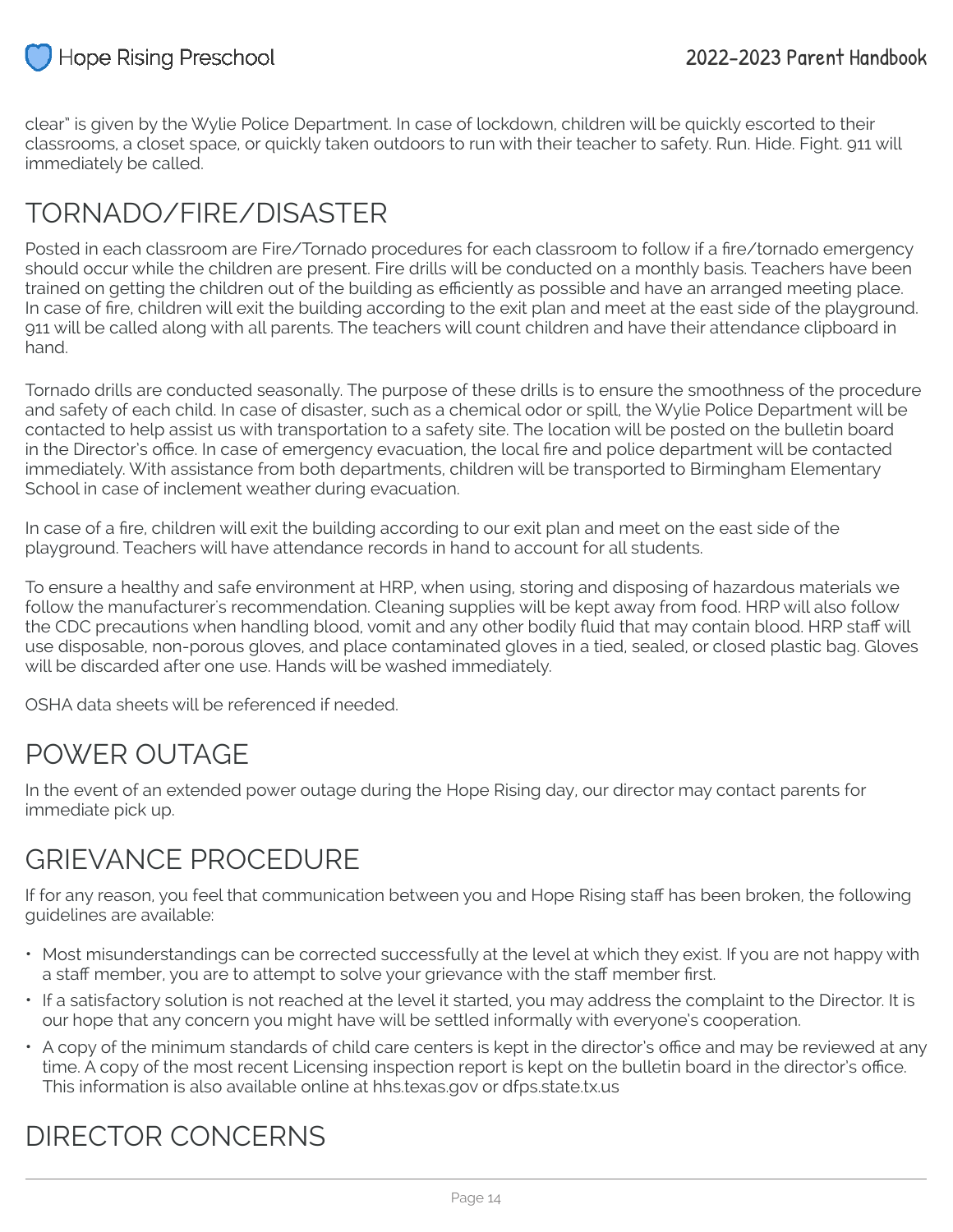

Children enrolled in the program must be able to participate in the normally planned activities for their age group. This includes participation in indoor and outdoor activities, learning activities and social interaction appropriate for their age group. The safety and the welfare of the class will have priority over an individual situation. Hope Rising reserves the right to determine if the program is not able to provide adequate care for a child.

## RELIGIOUS EDUCATION

Our ultimate goal is for students to know the love of the Lord, Jesus Christ by teaching His word in the way He intended. Teaching His truth through ways the children feel warm and welcomed, valued and loved in creative, relevant and fun ways! It is important to teach biblical truths which are easily understood and applied to everyday life. Our curriculum will be age appropriate and taught on a level in which they understand who they are in Christ.

Everyday children will discover who He is through energetic praise and worship and creative bible storytelling. Children will be introduced to learning bible verses. ALL CHILDREN ARE A GIFT FROM GOD!

# TEACHER IN-SERVICE

According to the licensing guidelines of the Texas Department of Family and Protective Services, each teacher must receive on-going staff training for professional development each school year. Such programs maintain the education and effectiveness of your child's teachers

## REVISION OF POLICIES

The policies, as set out in this parent handbook, are subject to revision, as deemed necessary by the Owner/ Operator of Hope Rising Preschool or the Texas Department of Family and Protective Services. Parents will be notified in writing of any changes made to the policy.

At any time, a parent would like to speak with the Owner/Director of Hope Rising Preschool, a verbal, email or other written request may be given and a time will be set for any questions or concerns to be addressed. **The director's phone number is 214-762-4057** and email address is hoperisingpreschool@gmail.com. The local licensing phone number is 469-229-6900 and the PRS website is [dfps.state.tx.us](http://www.dfps.state.tx.us/) for access to the licensing minimum standards. Hope Rising's current state visit summary is available for review in the director's office or on the PRS website.